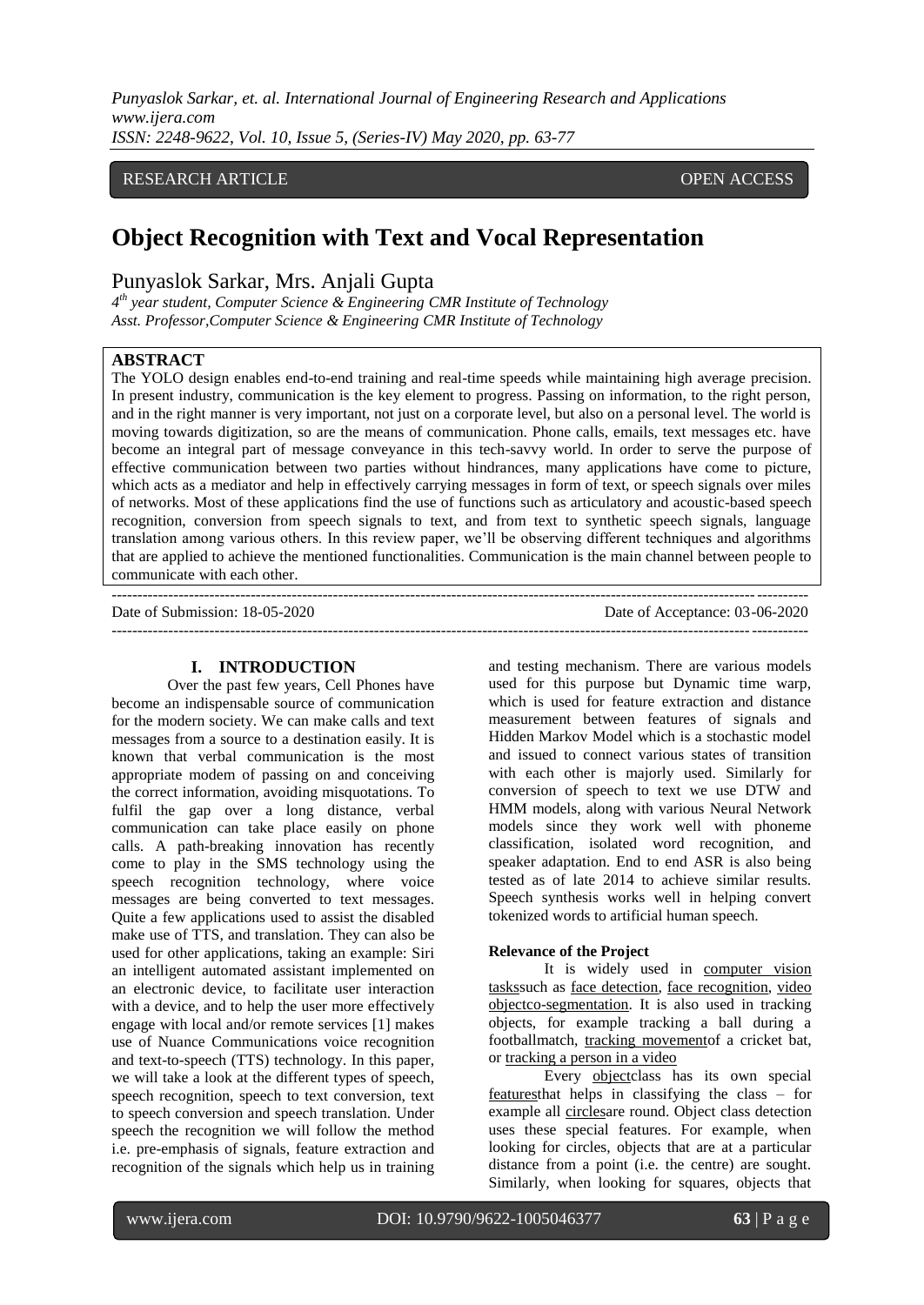are [perpendiculara](https://en.wikipedia.org/wiki/Perpendicular)t corners and have equal side lengths are needed. A similar approach is used for [facei](https://en.wikipedia.org/wiki/Face)dentification where eyes, nose, and lips can be found and [featuresl](https://en.wikipedia.org/wiki/Feature_(computer_vision))ike skin colour and distance between eyes can be found.

# **1.1 Scope of the Project**

In this project we are using general purpose and, a unified model for object detection object (YOLO). The object is detected using the Yolo algorithm and objects name is converted from text to speech

# **1.2 Chapter Wise Summary**

Normally, a blind person uses cane as a guide of him to protect him from obstacles. Most of area of surrounding is covered by the cane, especially the area near to his legs like stairs etc. But certain areas such as near to his head, especially when he is entering or leaving the door which is short in height. This system is specially designed to protect the area near to his head. The product is designed to provide full navigation to user into the environment. It guides the user about obstacles as well as also provides information about appropriate or obstacle free path. We are using buzzer and vibrator, two output modes to user. Logical structure: The logical structure of our system is shown in following fig 1. The can be divided into three main parts: the user control, sensor control, and the output to the user. Fig 1. Logical Structure The user control includes the switches that allow the user to choose project's mode of operation. There are basically two modes of operation, Buzzer mode and Vibration mode. These modes are provided to user for taking output on his portability. Sometimes, he is not comfortable in getting the output in one mode. Vibration mode always not comfortable, can irritate him. Similarly, when there is a lot of noise in environment the buzzer mode is not portable. Another switch is controlled by the user, called initializing switch. The initializing switch is pressed when the user wants to stop the system. Sensor control determines when to tell the sensor to take a measurement and receives the output from the sensor and normalizes it to control value for the sensors. Basically, we are designing a sensor module. We are using proximity IRsensor for detection and it is mounted on a stepper motor. Stepper motor rotates continuously with an angle of 90 degree. The 90 degree angle is divided into three 30 degree portions. Two 30 degree areas are for indicating left direction or right direction obstacles, and third 30 degree area is for indication front obstacles. The main thing is our system is based on protecting the near head area because walking cane does not protect this area. Output to the user includes the indication of obstacles to user. Basically we are using two output modes, vibration mode and buzzer mode. User can select any of the two modes in accordance to his convenience. Sometimes vibration mode is portable for him, especially when there is a lot of noise into the environment. Buzzer mode is generally used when the environmental noise is low and sometimes vibration can create irritation to the user. Architecture: The system architecture diagram of our project is given in following Fig 3. There are certain functions accomplished by these blocks. The description of blocks is as following Fig 3.Block Diagram As per our propose application blind person taking video of the path where he was walking the application will give voice message to that blind person and it will help to that person for identifying he's path. The object gets detected by the key matching technique which is used in the algorithm. And match that object with the database images to confirm the obstacle that comes into the way. When object is matched with database objects the application gives the voice instruction by using the Speech synthesizer. So, Blind user gets the direction from the application.



Fig 1.3(a) Object Detection Proces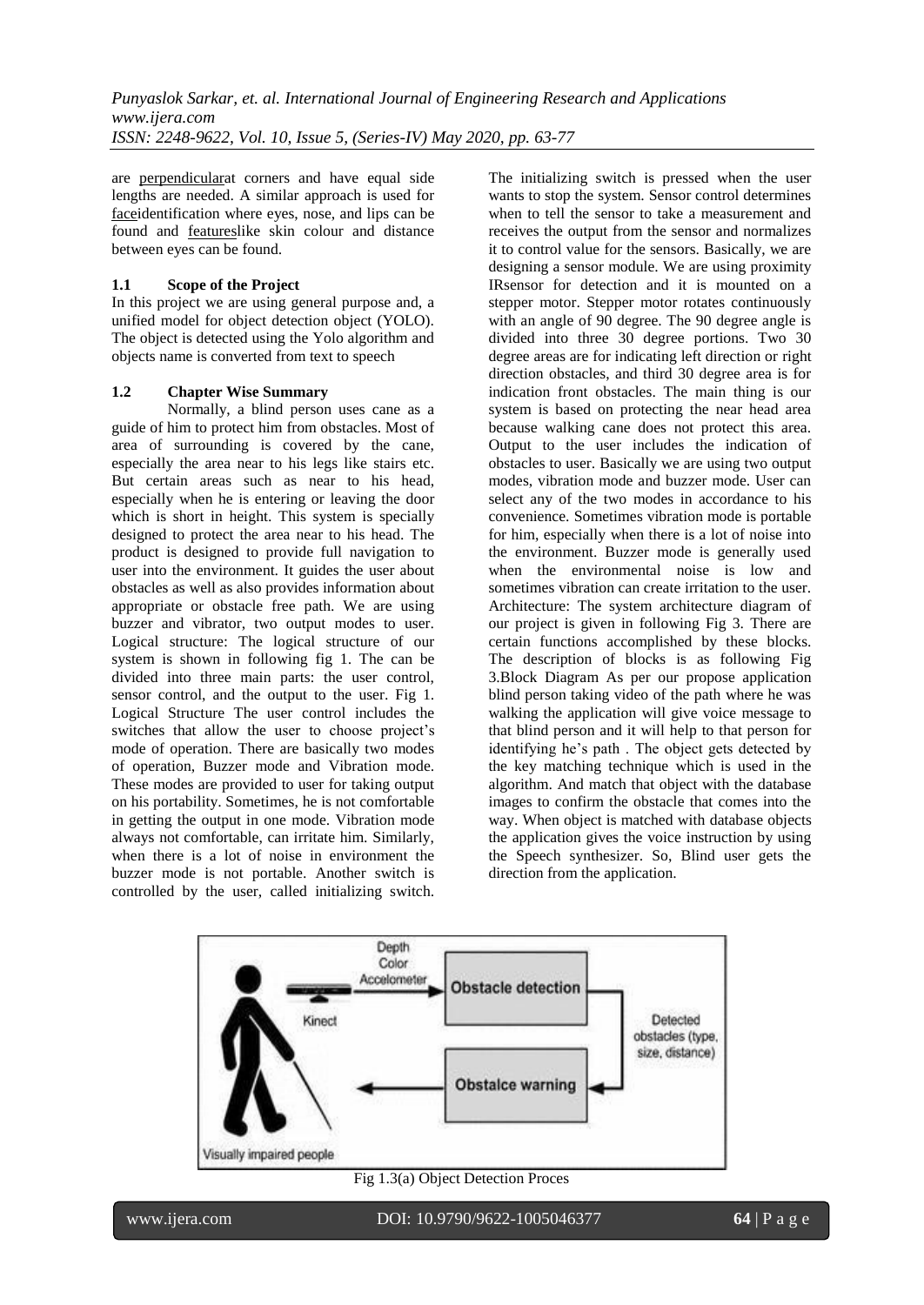

**Fig 1.3** (b) Block diagram of Object Detection

#### **1.4 Merits And Demerits**

Reliable: This type of technology Provides good video quality. Difference between various objects like chair and table etc. can be easily differentiated and exact path can will be detected for visually impaired people. Scalable: This application can be run on various operating system. Object will not be stationary so it will captured the ongoing video and process all the developing steps for detection and placement of object. This feature highlights the merit. Efficient cost: The cost will be depend on the smart phones. Open Source: Android application is an open source utility command which is Linux based and released under apache software. It has many versions with extending features and properties.(e.g. lollipop, jellybean, kit Kat etc.) This application is mostly useful for blind person. No need to carry walking stick

### **II. OBJECTIVES AND METHODOLOGY**

The object is detected using webcam and the same objects name is detected and displayed. The displayed objects name is converted from text to speech.

#### **2.1 Methodology**

Text-to-speech (TTS) is a type of speech synthesis application that is used to create a spoken sound version of the text in a computer document, such as a help file or a Web page. TTS can enable the reading of computer display information for the visually challenged person, or may simply be used to augment the reading of a text message.

Current TTS applications include voiceenabled e-mail and spoken prompts in voice response systems. TTS is often used with voice recognition programs.

Like other modules the process has got its own relevance on being interfaced with, where Raspberry Pi finds its own operations based on image processing schemes. So once image get converted to text and thereby it could be converted from text to speech. Character recognition process ends with the conversion of text to speech and it could be applied at anywhere.



**Fig 2.1** Flow Chart Diagram

Another method for converting the text into speech can be through the ASCII values of English letters. By using this method the coding length can be decreased. There are many Text to Speech converters are there but there performance depends on the fact that the output voice is how much close to the human natural voice. For example, consider a name pretty, it can be a name of a person as well as it can be defined asbeautiful. Thus it depends on how the words are pronounced.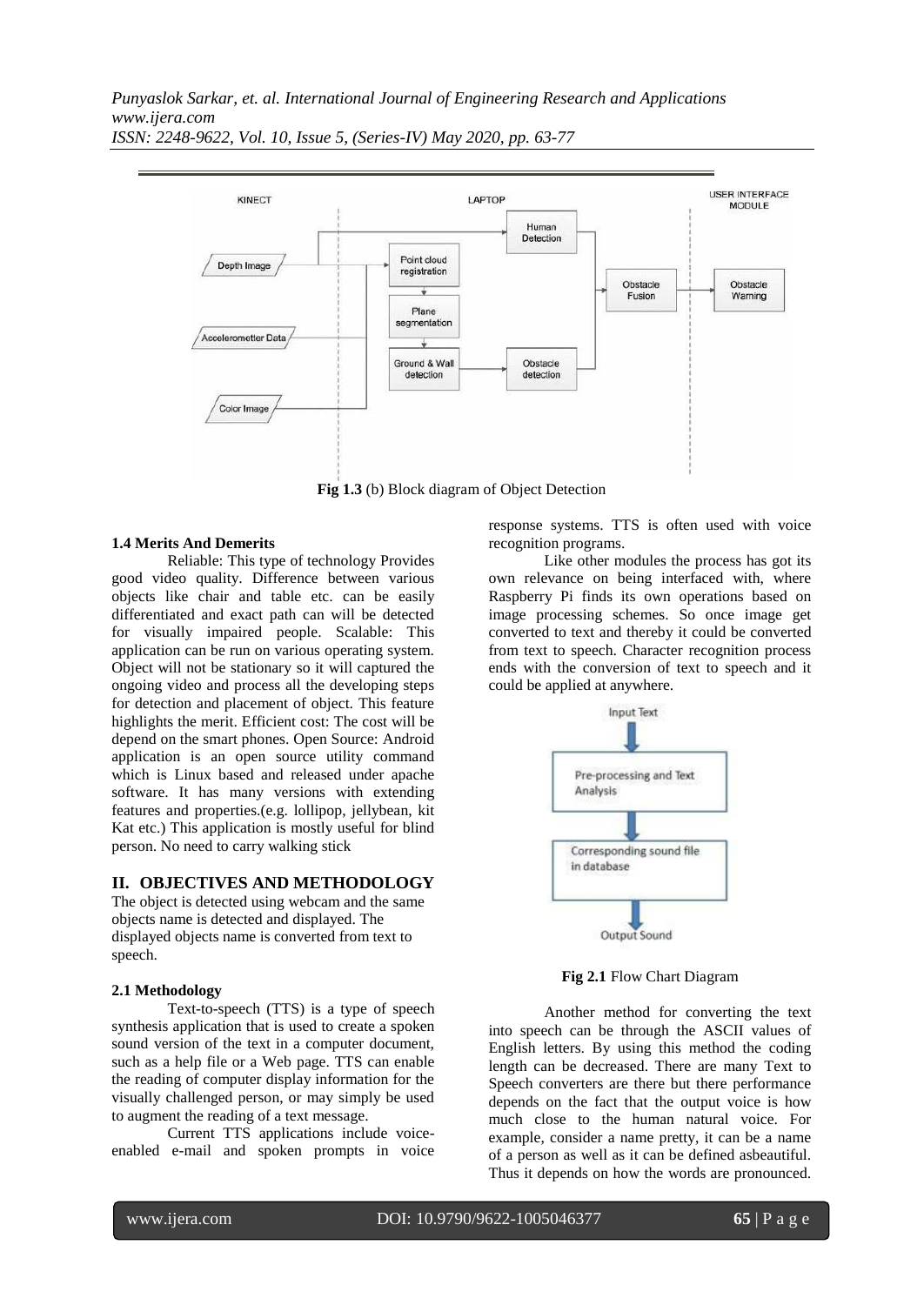Many text to speech engines does not give the proper pronunciation for such words thus combining some voice recordings can give more accurate result. The TTS system converts an English text into a speech signal with prosodic attributes that improve its naturalness. There are many systems which include prosodic processing and generation of synthesized control Parameters. The proposed system provides good quality of synthesized speech.

### **2.1(a) Yolo algorithm**

There are a few different algorithms for object detection and they can be split into two groups:

1. Algorithms based on regression – instead of selecting interesting parts of an image, we"re predicting classes and bounding boxes for the whole image in one run of the algorithm. Most known example of this type of algorithms is YOLO (You only look once**)** commonly used for real-time object detection.

Before we go into YOLOs details we have to know what we are going to predict. Our task is to predict a class of an object and the bounding box specifying object location. Each bounding box can be described using four descriptors:

- 1. centre of a bounding box (**bxby**)
- 2. width (**bw**)
- 3. height (**bh**)

4. Value **c** is corresponding to a class of an object (car, traffic lights,…).

We've got also one more predicted value pc which is a probability that there is an object in the bounding box, I will explain in a moment why do we need this.

Like I said before with YOLO algorithm we're not searching for interested regions on our image that could contain some object. Instead of that we are splitting our image into cells, typically its 19×19 grid. Each cell will be responsible for predicting 5 bounding boxes (in case there"s more than one object in this cell). This will give us 1805 bounding boxes for an image and that"s a really big number!

### **2.1(b) Working of Yolo**

YOLO trains and tests on full images and directly optimizes detection performance. YOLO model has several benefits over other traditional methods of object detection like the following.

• First, YOLO is extremely fast. Since frame detection in YOLO is a regression problem there is no need of complex pipeline. We can simply run our neural network on any new image at test time to make predictions.

Second, YOLO sees the entire image during training and testing unlike other sliding window algorithms which require multiple iterations to process a single image.

• Third, YOLO learns generalizable object representations. When trained on real time images and tested, YOLO outperforms top detection methods like DPM and R-CNN.

YOLO network uses features from the entire image to predict each bounding box. It also predicts all bounding boxes across all classes for an image simultaneously. This means our network reasons globally about the full image and all the objects in the image. The YOLO design enables end-to-end training and real time speeds while maintaining high average precision .

Following are the steps how YOLO works,

First it divides the input image into an  $S \times$ S grid as shown in fig.1.



Fig 2.1(a) Divide the image into  $S \times S$  grid

If the centre of an object falls into a grid cell, that grid cell is responsible for detecting that object.

• Each grid cell predicts B bounding boxes and confidence scores for those boxes as shown in fig.2.

These confidence scores reflect how confident the model is that the box contains an object. If no object exists in that cell, the confidence scores should be zero.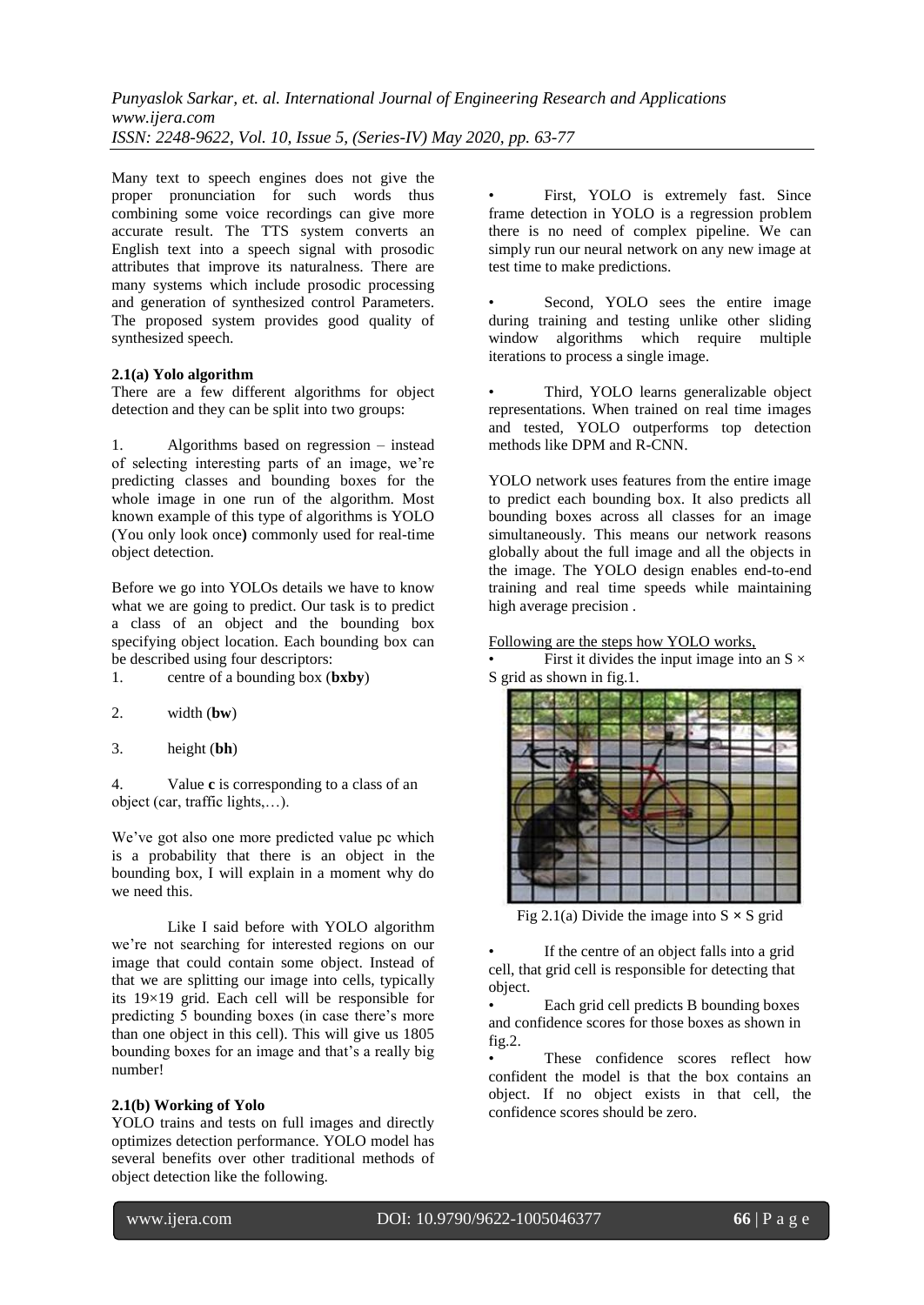

Fig 2.1(b) Calculate bounding boxes and confidence score for each box.

• Each grid cell also predicts conditional class probabilities.

These probabilities are conditioned on the grid cell containing an object. We only predict one set of class probabilities per grid cell, regardless of the number of boxes B.

• Finally, we multiply the conditional class probabilities as shown in fig.3 and the individual box confidence predictions which gives us classspecific confidence scores for each box as shown in fig.4.



Fig 2.1(c) multiply probability and confidence scores.



Fig 2.1 (d) Final Output

# **WEB SCRAPING AND TEXT TO SPEECH CONVERSION**

Web scraping is a technique that is used to retrieve the content from websites. It consists of two phases namely fetching the web page and later extracting the required content from it. Here two types of web scraping is done one is extracting the content from Wikipedia and other is top google search links for that label. The required modules are installed to system using pip.

### A. **Content Retrieval from Wikipedia**

After detecting the object from image will use that labelled class to retrieve data from Wikipedia. It is a free encyclopaedia in web. So by extracting data from Wikipedia helps the user to get a idea about what the object is and its uses. Wikipedia is a python library that will help to access and extract data from Wikipedia. In that module with a help of a predefined function Summary(), label(object name) and filter(no of lines from Wikipedia) are arguments for this function and returns a string that contains the extracted data.

### B. **URL Retrieval from Google**

By using the label(object name) will extract top google URL"s from google with the help of python module Google search. By using pre defined function called Search() will extract the required URL"s. In this function we can pass arguments like label(object name) , no of links need to be extracted etc. With these links they can refer more about the object other than Wikipedia  $content<sup>[20]</sup>$ .

### C. **Text to Speech Conversion**

This step will convert the label(object name) and Wikipedia content to voice so that everybody can understand better. The module used for text to speech conversion is pyttsx which is platform independent and it can convert in offline too. But pyttsx is supported only in python 2.x versions so pyttsx3 module can used in both python 2.x and 3.x versions. In order to use pyttsx3 init() function need to be called to initialize the process and use a predefined method say() with argument text which needs to be converted to voice $[19]$ . Finally use runAndWait() to run the speech.

#### **2.2 Performance Analysis**

To analyze the performance of YOLO, it compared with algorithms like R-CNN, fast R-CNN, faster R-CNN on various performance measures like time taken, accuracy and the frames per second. When analysis was done based on time taken by the algorithm to detect the objects as listed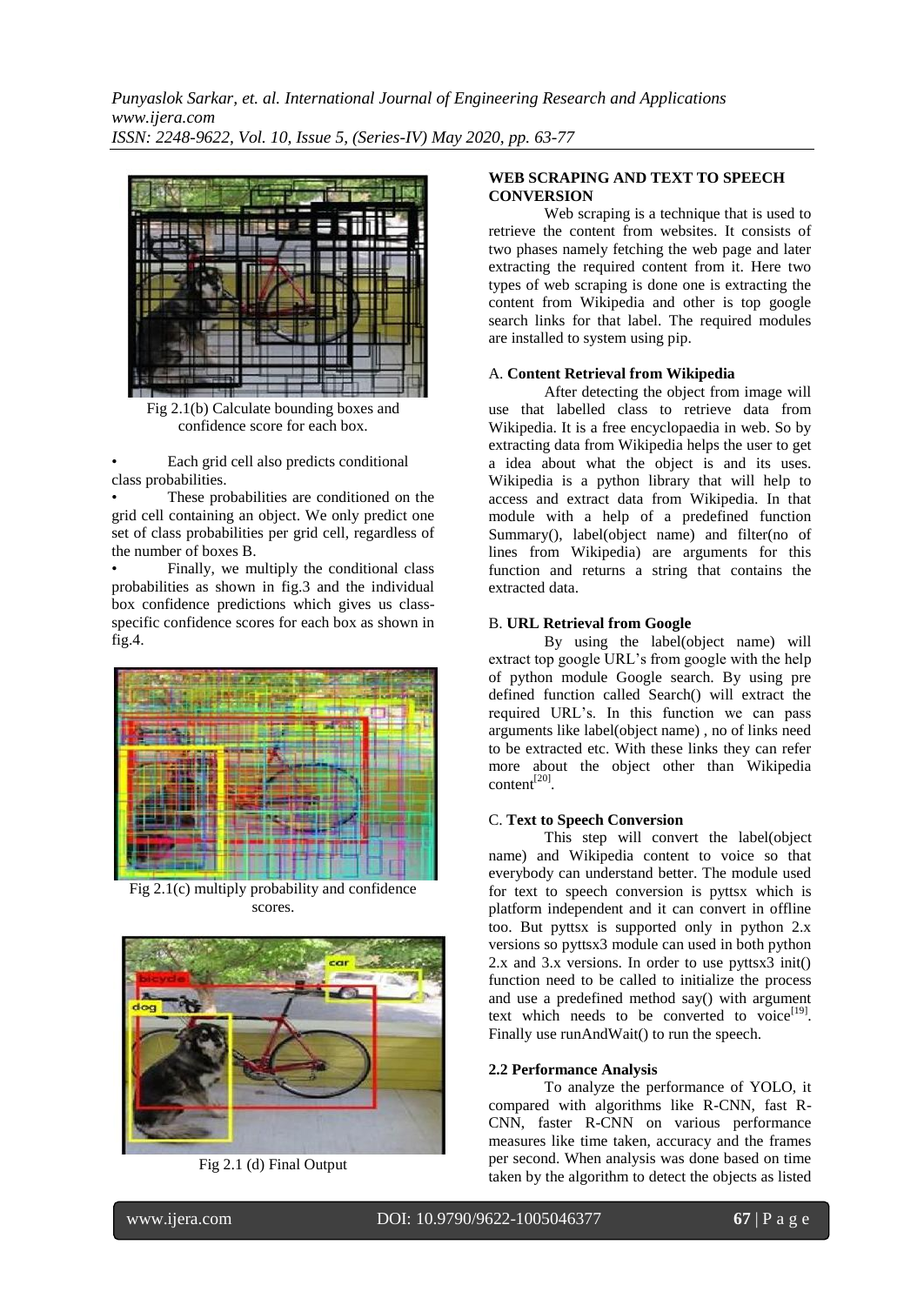in table 1, it is found that R-CNN takes around 40 to 50 seconds, fast R-CNN takes 2 seconds, faster R-CNN takes 0.2 seconds, and YOLO takes just 0.02 seconds. From this analysis it can be inferred that, YOLO performs 10 times quicker that faster R-CNN, 100 times quicker than fast RCNN and more than 1000 times quicker than R-CNN.

|       | <b>Table I:</b> Performance Evaluation Based on Time |  |  |  |  |
|-------|------------------------------------------------------|--|--|--|--|
| Taken |                                                      |  |  |  |  |

| <b>Algorithm</b>    | Time taken (in sec) |
|---------------------|---------------------|
| <b>R-CNN</b>        | 40-50               |
| <b>Fast R-CNN</b>   |                     |
| <b>Faster R-CNN</b> | 0.2                 |
| YOLO                | 0.02                |

When analysis was done based on the number of frames per second, YOLO performs far better than all the other algorithms as shown in fig.5, with 48 fps whereas, R-CNN processes 2 fps, fast R-CNN processes 5 fps and faster R-CNN processes 8 fps.



Frames Per Second Fig.2.2(a) Performance analysis based on frames per second

When analysis was done based on the accuracy it is found that YOLO has lesser accuracy than the other three algorithms as shown in fig.6. So, it is not recommended to use YOLO for applications in which accuracy is the major concern.



accuracy

The model can be used in tracking objects for example tracking a ball during a football match, tracking movement of a cricket bat, tracking a person in a video, Video surveillance, Smart Class for students, Instructor for blind people to get details about unknown objects. It is also used in Pedestrian detection.

# **2.3 Properties**

Face detection: An example of object detection in daily life is that when weupload a new picture in Facebook or Instagram it detects our face using this method.

• **People Counting:** Object detection can be also used for people counting, it meansthat it is used for analysing store performance or crowd statistics during festivals where the people spend a limited amount of time and other details .This type of analysis is little difficult as people move away from frame.

• **Vehicle detection:** When the object is a vehicle such as a bicycle or car or bus,object detection with tracking can prove effective in estimating the speed of the object. The type of ship entering a port can be determined by object detection based on the shape, size etc. This method of detecting ships has been developed in certain European Countries.

• **Manufacturing Industry:** Object detection is also used in industrial processes toidentify products. If we want our machine to detect products which are only circular we can use Hough circle detection transform can be used for detection

**Online images:** Apart from these object detection can be used for classifyingimages found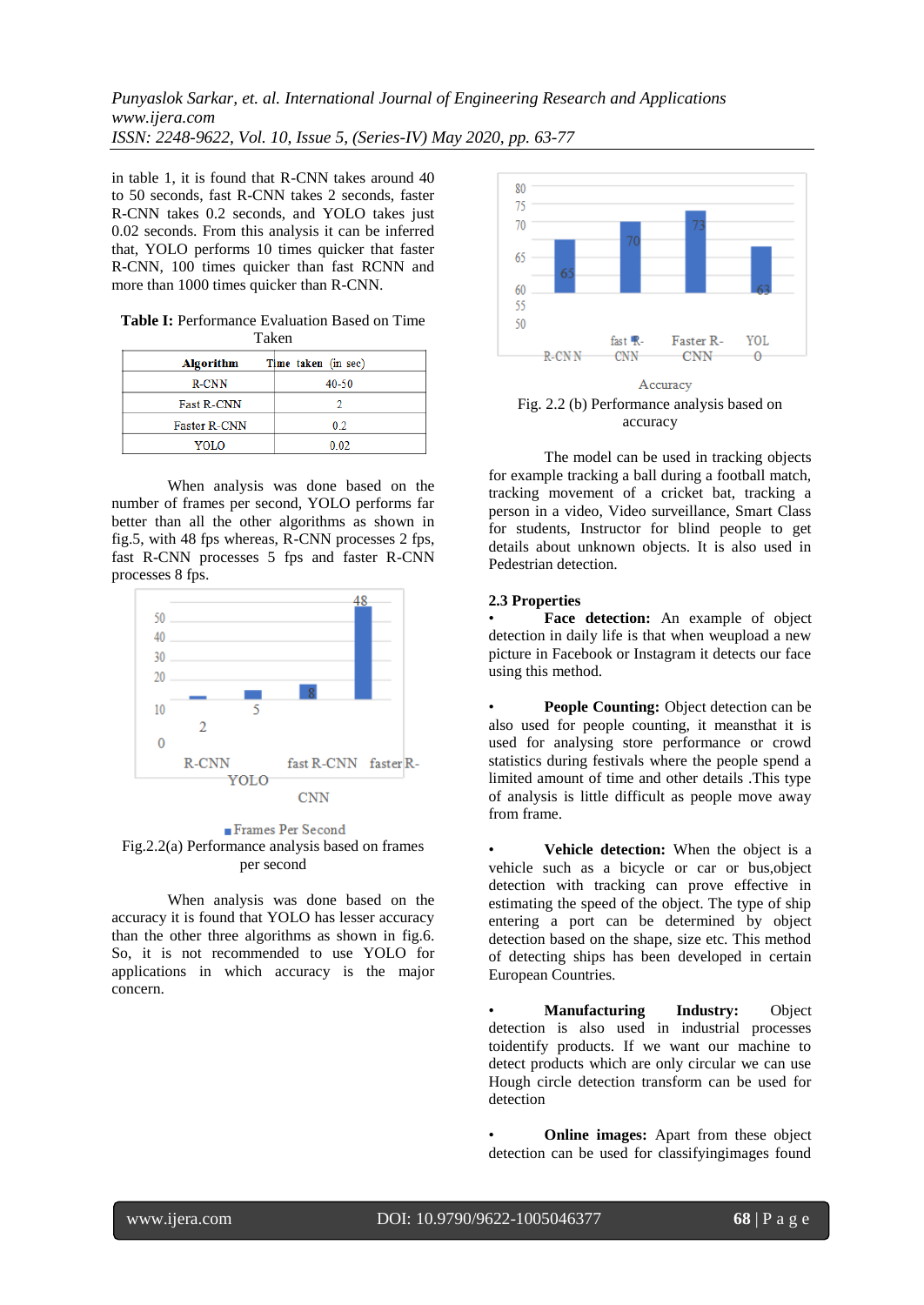online. Obscene images are usually filtered out using object detection.

**Security:** In the future we might be able to use object detection to identifyanomalies in a scene such as bombs or explosives (by making use of a quadcopter).

• **Medical Diagnose:** Use of object detection and recognition in medical diagnose todetect the X-Ray report, brain tumours.

# **III. LITERATURE**

# **3.1 Literature Survey**

# 1. **TheCross-Depiction Problem: Computer Vision**

### **Algorithms for Recognising Objects in Artwork and in Photographs**

The cross-depiction problem is that of recognising visual objects regardless of whether they are photographed, painted, drawn, etc. It is a potentially significant yet under-researched problem. Emulating the remarkable human ability to recognise objects in an astonishingly wide variety of depictive forms is likely to advance both the foundations and the applications of Computer Vision.

In this paper we benchmark classification, domain adaptation, and deep learning methods; demonstrating that none perform consistently well in the cross depiction problem. Given the current interest in deep learning, the fact such methods exhibit the same behaviour as all but one other method: they show a significant fall in performance over in homogeneous databases compared to their peak performance, which is always over data comprising photographs only. Rather, we find the methods that have strong models of spatial relations between parts tend to be more robust and therefore conclude that such information is important in modelling object classes regardless of appearance details.

# 2. **Histograms of Oriented Gradients for Human Detection**

We study the question of feature sets for robust visual object recognition, adopting linear SVM based human detection as a test case. After reviewing existing edge and gradient based descriptors, we show experimentally that grids of<br>Histograms of Oriented Gradient (HOG) Histograms of Oriented Gradient (HOG) descriptors significantly outperform existing feature sets for human detection. We study the influence of each stage of the computation on performance, concluding that fine-scale gradients, fine orientation binning, relatively coarse spatial binning, and high-quality local contrast normalization in overlapping descriptor blocks are all important for good results. The new approach gives near-perfect separation on the original MIT pedestrian database, so we introduce a more challenging dataset containing over 1800 annotated human images with a large range of pose variations and backgrounds.

### 3. **Speech YOLO: Detection and Localization of Speech Objects**

In this paper, we propose to apply object detection methods from the vision domain on the speech recognition domain, by treating audio fragments as objects. More specifically, we present Speech YOLO, which is inspired by the YOLO algorithm [1] for object detection in images. The goal of Speech YOLO is to localize boundaries of utterances within the input signal, and to correctly classify them. Our system is composed of a convolutional neural network, with a simple leastmean-squares loss function. We evaluated the system on several keyword spotting tasks that include corpora of read speech and spontaneous speech. Our system compares favourably with other algorithms trained for both localization and classification.

### 4. **Detection and Content Retrieval of Object in an Image using YOLO**

It is easy for human beings to identify the object that is in an image. Even if the task is complex, human beings require only a minimal effort. Since computer vision is actually replicating human visual system, the same thing can be achieved in computers when they are trained with large amount of data, faster GPUs and many advanced algorithms. In general terms, Object detection can be defined as a technology that detects instances of object in images and videos by mimicking the human visual system functionalities. The motivation of the paper is making the search process easier for the user i.e., if the object is very new for the user and he has no idea about it, he can upload a picture of that object and the algorithm will detect the object and gives a description about it. The objective of the paper is to detect the object in an image, once the object is detected, the label i.e., the name of the detected object is searched in Wikipedia and few lines of description about that object is retrieved and printed. Also, the label is searched in google and the URL of the top pages with content related to the label are also displayed. The detection of object in an image is done using YOLO (You Only Look Once) algorithm with pretrained weights. Previous methods for object detection, like R-CNN and its variations, used a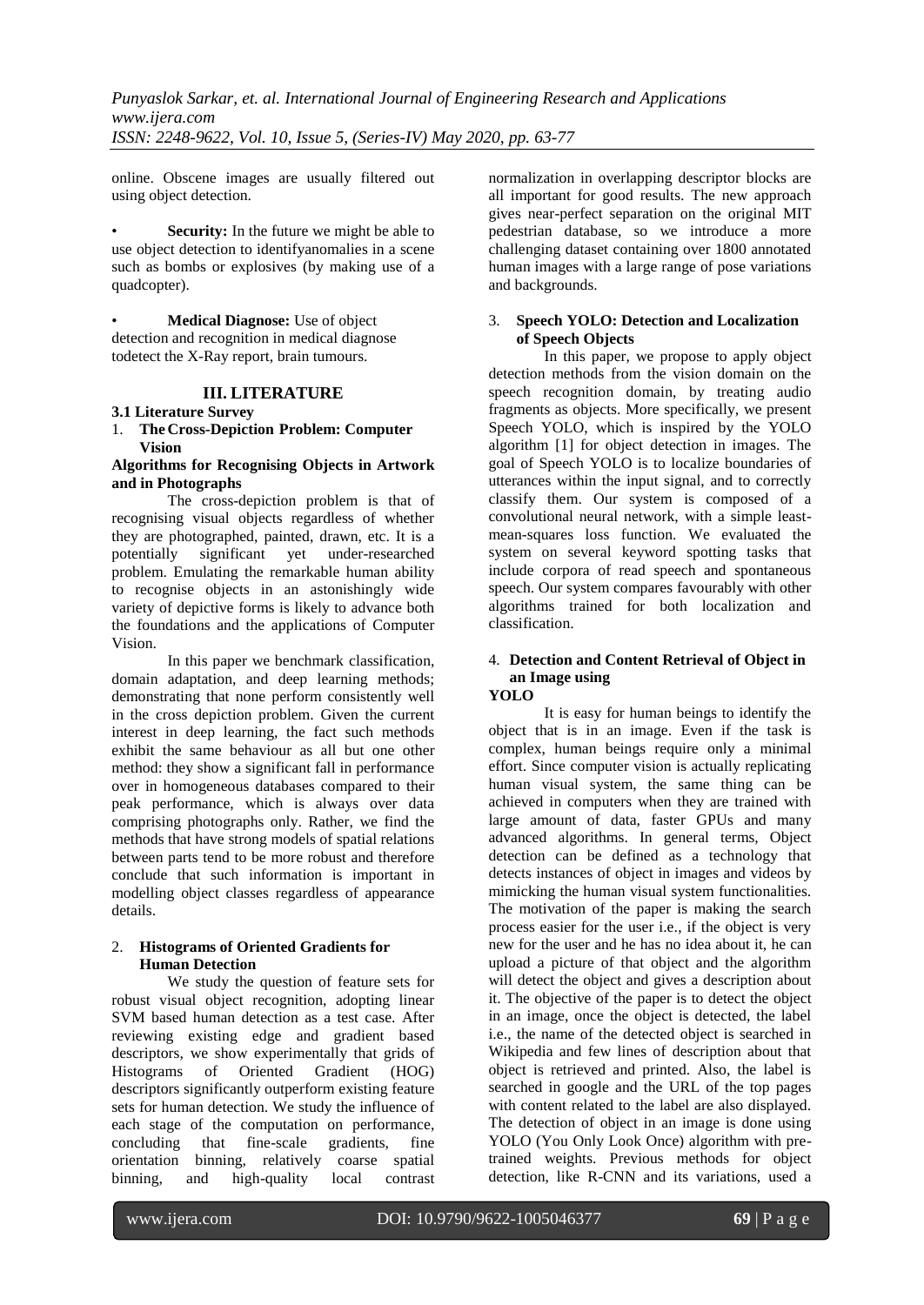pipeline to perform this task in multiple steps. This can take some time for execution, complex optimization may beinvolved because individual training of components is required. YOLO, does it all fastly with a single neural network. Hence, YOLO is preferred.

# 5. **Real Time Two Way Communication Approach for Hearing Impaired and Dumb Person Based on Image Processing**

In the recent years, there has been rapid increase in the number of deaf and dumb victims due to birth defects, accidents and oral diseases. Since deaf and dumb people cannot communicate with normal person so they have to depend on some sort of visual communication. Gesture shows an expressive movement of body parts such as physical movements of head, face, arms, hand or body which convey some message. Gesture recognition is the mathematical interpretation of a human motion by a computing device. Sign language provide best communication platform for the hearing impaired and dumb person to communicate with normal person. The objective of this research is to develop a real time system for hand gesture recognition which recognize hand gestures, features of hands such as peak calculation and angle calculation and then convert gesture images into voice and vice versa. To implement this system we use a simple night vision web-cam with 20 megapixel intensity. The ideas consisted of designing and implement a system using artificial intelligence, image processing and data mining concepts to take input as hand gestures and generate recognizable outputs in the form of text and voice with 91% accuracy.

# **3.2 Case Study**

Recently automatic speech recognition (ASR) has became ubiquitous in many applications. While ASR systems like *DeepSpeech 2* and *wav2letter* reached amazing results in transcribing read and conversational speech, sometimes it is desired to spot and locate a predefined small set of words with extremely high accuracy. For example, services like *Google Now* or *Apple's Siri* can be activated by pronouncing "OK Google" or "Hey Siri", respectively. It is also used by intelligence services to accurately find specific keywords while monitoring suspected phone calls. The task of detecting and localizing words can be used to automatically analyze the diadochokinetic articulatory task that is used to analyze pathological speech and hence cannot be performed effectively with ASR systems. In this work we present an endto-end system that goes from a speech signal to the transcription and alignment of given keywords (this is in contrast to the spoken term detection task that makes predictions on keywords that it has not been trained on).

Our architecture performs both detection and localization of these predefined keywords. Previous works typically focus on only one of these two challenges. Namely, algorithms would either predict what words appear in a given utterance, thus performing detection, or are given the audio signal and the target transcription and align them, thus performing localization mostly using forced alignment [8, 9]. Keshet *et al.* proposed to use the confidence of a phoneme aligner and anexhaustive search to detect and localize terms that are given by their phonetic content.

In the vision domain, object detection algorithms combine the two aforementioned tasks: detection of the desired object and its localization in the image. Specifically, the YOLO and SSD algorithms identify objects in an image using bounding boxes. Inspired by the idea of using bounding boxes for object detection in images, we propose to identify speech objects in an audio signal. More specifically, consider the word classification task as a form of object detection for a speech signal.

Palaz *et al.* presented work that is most similar to ours. Their algorithm was trained to jointly locate and classify words. However, they used a weakly supervised setting and did not use word alignments, and hence were unable to perfectly predict the whole time-span of the predicted words. In our work, however, our goal is both to detect and to locate the entire span of every word, so both tasks" results are strongly accurate.

This paper is organized as follows. In Section 2 we formally introduce the classification and localization problem setting. We present our proposed method in Section 3, and in Section 4 we show experimental results and various applications of our derived method. Finally, concluding remarks and future directions are discussed in Section 5.

# **3.3 Problem Setting**

The input to our system is a speech utterance. The input speech utterance is represented as a series of acoustic feature vectors. Formally, let  $\mathbf{x}^-$  = (**x**∈1*,...,***x***T*) denote

the input speech utterance of a fixed duration *T*, where each  $\mathbf{x}$ *t* R<sup>*D*</sup> is a *D* dimensional vector for  $0 \leq$  $t \leq T$ . We further define the lexicon  $L =$  ${k1, k2,..., kL}$  to be the target set of *L* keywords or terms that may appear in the audio signal **x**¯. Note that the utterance does not necessarily contain any of these keywords or may contain several of them. In our setting the speech objects are the *L*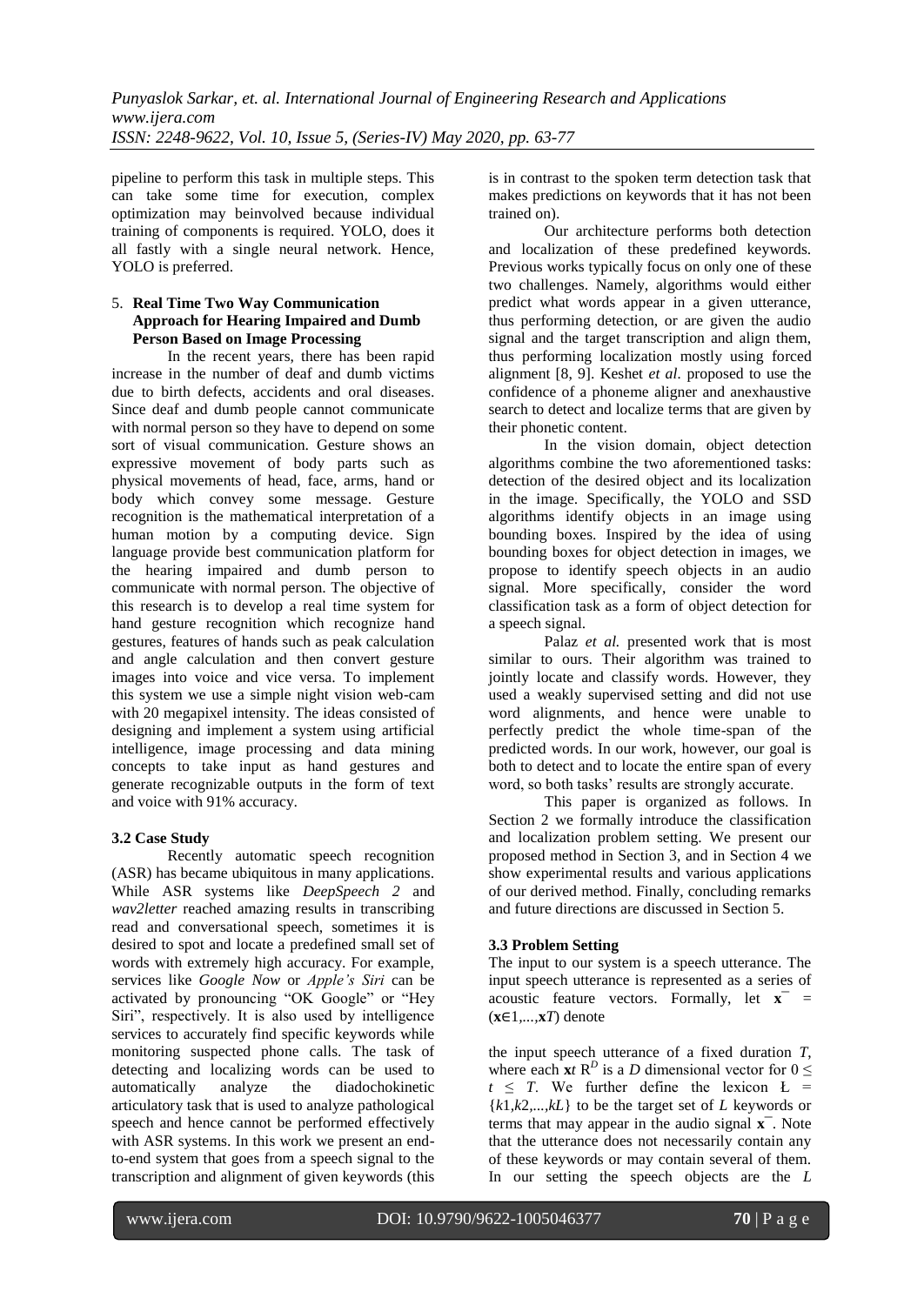keywords, but the model proposed here is not limited to specific keywords and can be used to detect and localize any audio or speech object, e.g., the syllables */pa/, /ta/,* and */ka/* in the diadochokinetic articulatory task. Our goal is to spot all the occurrences of the keywords in a given utterance  $\mathbf{x}^-$  and estimate their corresponding locations.

We assume that *N* keywords were pronounced in the utterance  $\mathbf{x}^-$ , where  $N \geq 0$ . Each of these N events is defined by its lexical content and its time location∈. Each

such event *e* is defined formally by the the tuple  $e = (k, t_{\text{start}}^k, t_{\text{end}}^k)$ , where  $k$  L is the

actual keyword that was pronounced, and  $t^k$  start and  $t_{\text{end}}^k$  are its start and end times, respectively. Our

goal is therefore to find all the events in an utterance, so that for each event the correct object *k* is identified as well as its beginning and end times.

# **3.4 Model**

As previously mentioned, our model is inspired by the YOLO model . We now describe our model formally. Our notation is schematically depicted in Fig. 1. We assume that the input utterance  $\mathbf{x}^-$  is of a fixed size *T* (1 second in our setting). We divide the input-time to *C* nonoverlapping equal sections called *cells* (*C* = 6 in our setting). Each cell is in charge of detecting a single event (at most) in its time-span. That is, the *i*-th cell, denoted *ci*, is in charge of the portion [*tci,tci*+1 − 1], where

*tci* is the start-time of the cell and *tci*+1− 1 is its end-time, for





Figure 3.4: The notation used in our paper. The keyword "star" is found within cell *ci*. One of the timing boxes *bi,j* is depicted with a shaded box, and it defines the timing of the keyword relative to the cell's boundaries.

 $1 \leq i \leq C$ . The cell estimates the probability  $Pr(k|ci)$ of each keyword *k*∈ Ł to be uttered within its timespan. We denote the estimation of this probability by  $pci(k)$ .

The cell is also in charge of localizing the detected event. The localization is defined relative to the∈ cell"s boundaries. Specifically, the location of the event is defined by the time  $\int$ <sup>t</sup>  $[tci,tci+1-1]$ , which is the center of the event relative to the cell's boundaries, and ∆*t*, the duration of the event. Note that ∆*t* can be longer than the time-span of the cell. Using this notation the event spans  $[tci + t - \Delta t/2, tci]$  $+ t + \Delta t/2$ ].

In order to localize effectively, each cell is associated with *B timing boxes* (called *bounding boxes* in the YOLO literature). Each box *bi,j* of the cell *ci* tries to independently localize the event and estimate the probability of the timing given the

presumed keyword, Pr(*t,*∆*t*|*k*). It is defined by the tuple (*tj,*∆*tj,p*b*i,j*), where *p*b*i,j* is the confidence score of the localization *t,*∆*t* and it can be considered as an estimation of the probability Pr(*t,*∆*t*|*k,ci*).

<span id="page-8-0"></span>We now turn to describe the model's inference. The inference for each cell is performed independently. For the *i*-th cell, *ci*, the chosen event is composed of the keyword  $k^{\hat{}}$  and the timing  $t, \hat{ }^{\hat{}}t$  that maximizes the conditional probabilities.

$$
\text{Namely, } (k', t', \Delta t') = \arg \max_{k, t, \Delta t} \Pr(k, t, \Delta t | c_i) \binom{1}{k}
$$

= arg max Pr(*k*|*ci*) Pr(t*,*∆t|*k,ci*)*.* (2) *k,t,*∆*t*

The first conditional probability in Eq.  $(2)$  is  $pci(k)$ , whereas the second conditional probability is *p*b*i,j* of box *bi,j*. Since there are *L* keywords and *B* boxes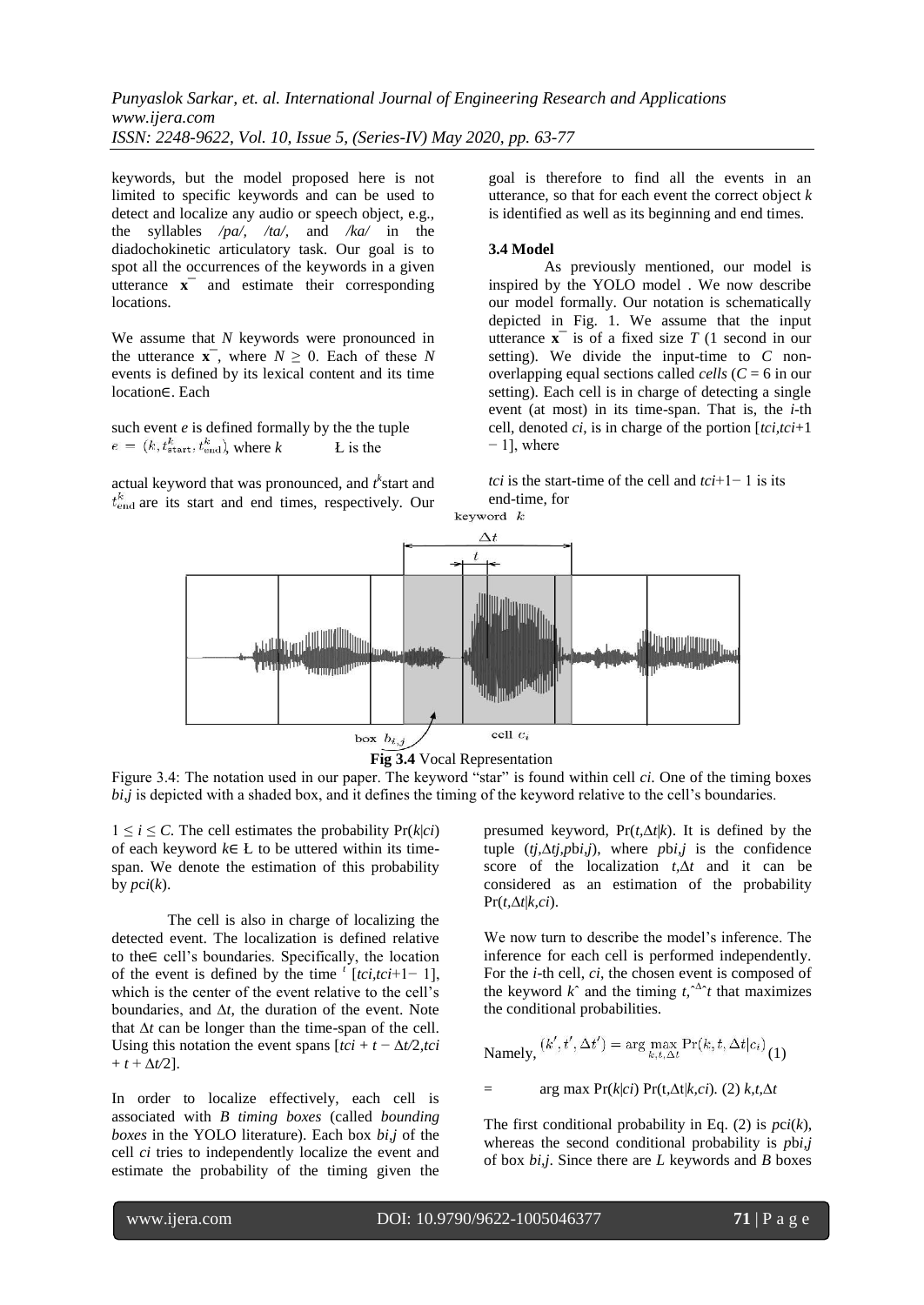the search space reduces to  $L \times B$  elements, hence it is very efficient:

 $\max_{k \in \mathbf{L}} \max_{1 \leq j \leq B} p_{c_i}(k) p_{b_{i,j}}$ 

Finally, the event is considered to exist in the cell if its conditional probability from above is greater than a threshold, *θ*.

We conclude this section by describing the training procedure. Our model, *SpeechYOLO*, is implemented as a convolutional neural network. The initialconvolution layers of the network extract features from the utterance while fully connected layers are later added to predict the output probabilities and coordinates. Our network architecture is inspired by PyTorch"s implementation of the VGG19 architecture<sup>1</sup>[,](#page-8-0) and is presented in Section 4.

The training set is compose of examples, where each example is an event that is

composed of the tuple  $(\bar{\mathbf{x}}, k, t_{\text{start}}^k, t_{\text{end}}^k)$ .

We denote by  $1<sup>k</sup>i$  the indicator that is 1 if the keyword *k* was uttered within the cell *ci*, and 0 otherwise. Formally,

$$
\mathbb{1}^k_i = \left\{ \begin{array}{ll} 1 & t^k_{\text{start}} \geq t_{c_i} \ \wedge \ t^k_{\text{end}} \leq t_{c_{i+1}} - 1 \\ 0 & \text{otherwise} \end{array} \right.
$$

When we would like to indicate that the keyword is not in the cell we will use the notation  $(1 - 1^k i)$ .

The model"s loss function is defined as a sum over several terms, each of which took into consideration a different aspect of the model, as a follows:

$$
\bar{\ell}(\bar{\mathbf{x}},k,t_{\text{start}}^k,t_{\text{end}}^k) = \lambda_1 \sum_{i} \sum_{j} \sum_{j} \mathbf{1}_i^k (t_j - t_j') \frac{1}{2}
$$

$$
+\lambda_2 \sum_{i=1}^{C} \sum_{j=1}^{B} \mathbb{1}_i^k
$$
  
+
$$
\sum_{i=1}^{C} \sum_{j=1}^{B} \mathbb{1}
$$
  
+
$$
\lambda_3 \sum_{i=1}^{C} \sum_{j=1}^{B} \left(1 - \sum_{i=1}^{K} \mathbb{1}_i^k\right)
$$
  
=1  $k \in \mathbb{Z}$ 

We would like to note that our system is inspired by the first version of YOLO. Further research on YOLO has been conducted in. It seems, however, that most expansions made to their algorithm are irrelevant to for our domain. In the authors" main contributions are the addition of *anchor boxes*, which defines constraints on the shapes of the bounding boxes. This lead to specifying a separate class probability value for every bounding box. This is relevant when dealing with a multidimensional domain, and is less relevant for speech. In their paper, they additionally suggest the usage of a fully convolutional network, i.e. replacing the fully connected layers with convolutions. We found that this yielded inferior results for our dataset. In , the main development was the shift from multiclass classification to multilabel classification. This changed the loss function from using regression to using cross entropy instead. This too is irrelevant for our domain.

# **3.5 Experiment**

We used data from the LibriSpeech corpus , which was derived from read audio books. The training set consisted of 960 hours of speech. This corpus had two test sets: *test clean* and *test other*, which summed up to 5 hours of speech. The first set wascomposed of high quality utterances and the second set was composed of lower quality utterances. The audio files were aligned to their given transcriptions using the Montreal Forced Aligner (MFA) [9]. We extracted the Short-Time Fourier Transform (STFT) as features to the sound files using the librosa package. These features were computed on a 20 msec window, with a shift of 10 msec.

A target event of the input speech signal can be defined as any discrete part of an utterance that is discernible to a human annotator. Hence, events could be defined as a set of words, phrases, phones, etc. It was assumed that only events from the selected lexicon  $L$  are available during training time.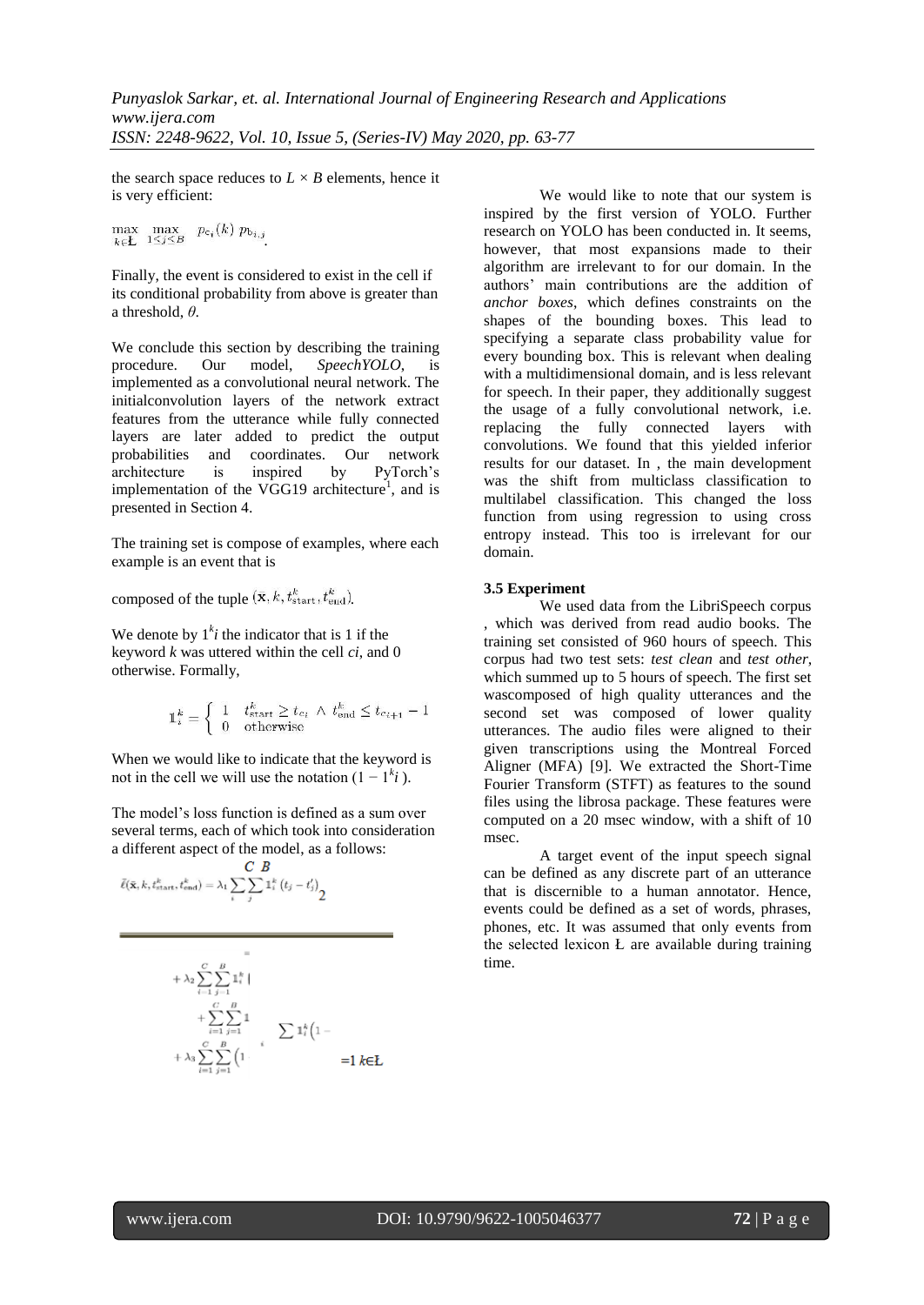

**Fig 3.5** Detection N/W Layers

Figure 3.5: The detection network has 16 convolutional layers followed by 2 fully connected layers. Every convolutional layer is followed by BatchNorm and ReLU. We pretrained the convolutional layers on the Google Command classification task and then replace the final layer for detection and localization.

We used a convolutional neural network that is similar to the VGG19 architecture. It had 16 convolutional layers and 2 fully connected layers, and the

final layer predicted both class probabilities<sup>∗</sup> and timing boxes" coordinates. We denote this architecture as *V GG*19 . The model is described in detail in Figure 2.

For comparison,<sup>∗</sup> we also implemented a version of the VGG11 model (denoted by *VGG*11 ), which had less convolutional layers. Both models were trained using Adamand a learning rate of  $10^{-3}$ . We pretrained our convolutional network using the Google Command dataset for *L* = 30 . We later replaced the last linear layer in order to perform prediction on a different number of events.

We divided our experiments into two parts: in the first, we evaluated SpeechYOLO"s capability to correctly predict and localize words within an utterance, and compared its performance to other similar systems. In the second part, we evaluated SpeechYOLO for the keyword spotting task on various domains.

# **Word prediction and localization**

In this subsection, we evaluated the system"s capability to learn word detection and localization. We defined the target events to be the 1000 most common words in the training set  $(L =$ 1000). It turned out that the average utterance time of a single word in our corpus was approximately 0.2 seconds. To assure that the timing cells properly covered the span of the speech signal, we chose to use  $C = 6$  timing cells per utterance of  $T = 1$  sec. We arbitrarily set the number of timing boxes per cell to be  $B = 2$ .

We chose the value of the threshold *θ* that maximizes the F1 score, which is defined as the harmonic mean of the precision and recall. We evaluated the model"s detection capabilities using Precision and Recall. Results are presented in Table 1. It seems that the proposed system was able to correctly detect most of the words, with *V GG*19∗outperforming *V GG*11∗, due to its size and enhanced expressiveabilities.SpeechYOLO evaluations with two architectures on both of LibriSpeech"s

# **Prediction and Localization**

Due to the uniqueness of our system"s aim to both classify and localize words, it is challenging to find an equivalent algorithm to justly compare with. Most other algorithms focus on either one of the tasks, but not on both. The system of Palaz, Synnaeve and Collobert [12] was developed for weakly-supervised word recognition; that is, its aim is to perform word classification and find word position, while training with a BoW supervision. As in [21], we refer to this system as PSC.

PSC receives the Mel Filterbanks coefficients as input features. Their architecture is composed of 10 convolutional layers. The final convolution has 1000 output filters for very time span, with every filter corresponding to a word *k* in the lexicon Ł. The idea is that the score for word *k* would be highest in the time span it occurred in. The system is trained using SGD with a learning rate of  $10^{-5}$ .

We compared SpeechYOLO"s prediction and localization abilities to PSC"s, as shown in Table 2. We calculated the F1 measure as before. The *Actual* accuracy measure was calculated as described in [12], and measures localization as well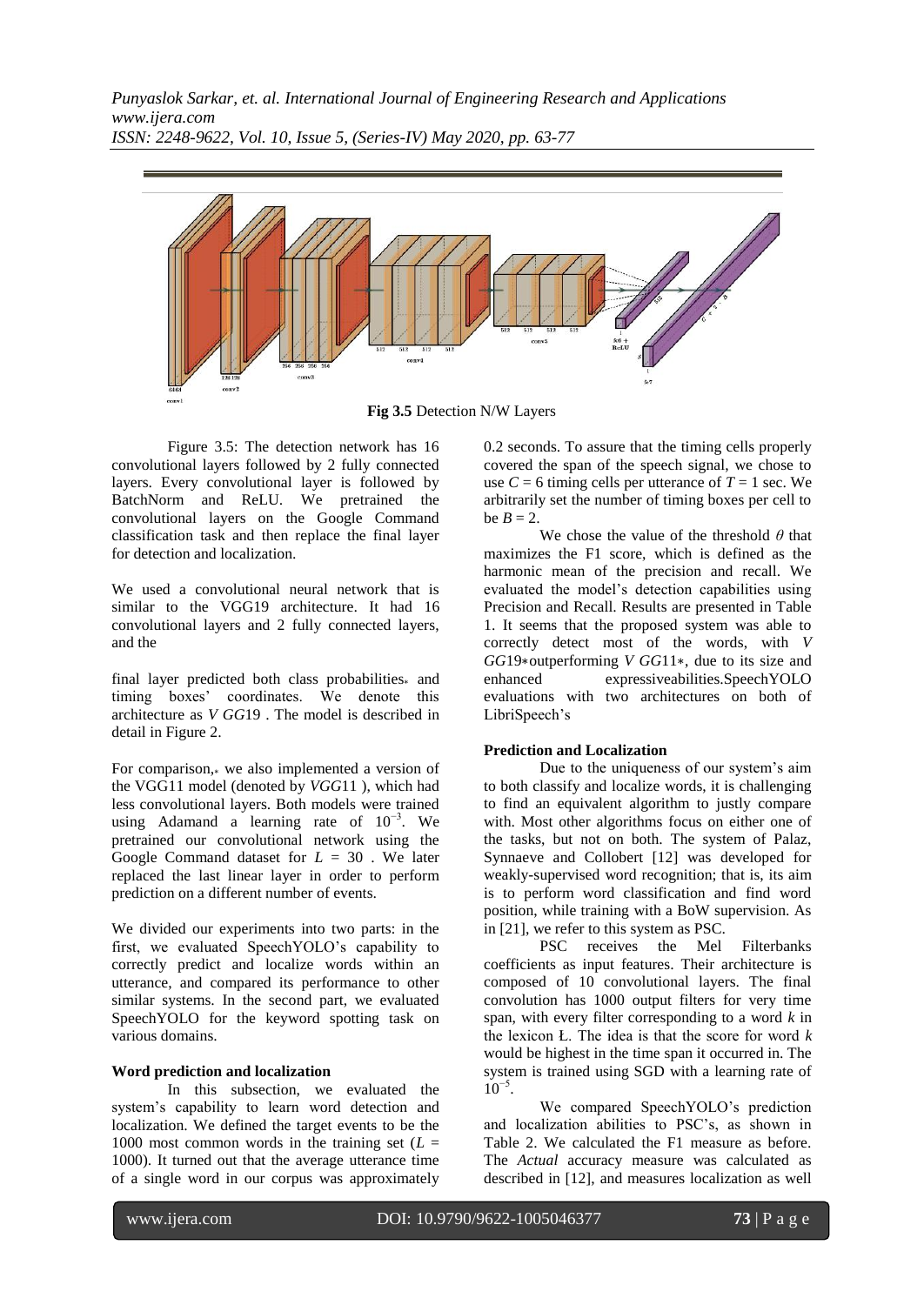as prediction. For PSC, the *Actual* accuracy was calculated as follows: word detection was performed by thresholding the probability of a word being present in the sequence. For every word *k* that passed the chosen threshold, we chose the frame in which it received the highest score. We then assessed if this frame was located within the range of *k* stated by the ground truth alignment. The closest equivalent of this measure for our model was to choose this frame to be the center of the predicted timing box. This value was in turn compared to the ground truth alignment. As before, the threshold *θ* was chosen to maximize the F1 measure. SpeechYOLO clearly outperformed PSC for both the F1 score and the Actual accuracy measure.

To assess the strength of SpeechYOLO"s localization ability, we calculated both systems' average intersection over union (IOU) value with the ground truth alignments. While SpeechYOLO"s IOU value clearly outperformed that of PSC, one must remember that PSC was not trained with aligned data.

**Table 2:** Comparing SpeechYOLO and PSC [12]"s evaluations of the F1 score, Actual accuracy and average IOU value. The threshold value that maximized the F1 score was chosen ( $\theta$  = 0.4).

|                              | F1 Actual IOU |      |
|------------------------------|---------------|------|
| SpeechYOLO 0.807 0.774 0.843 |               |      |
| PSC.                         | 0.767 0.692   | - 03 |

We further checked the quality of SpeechYOLO"s localization capability. To do so, we compared SpeechYOLO with MFA, after both had been trained on LibriSpeech. We tested them on the training set of the TIMIT corpus. TIMIT is a corpus of read speech, and presents a different linguistic context compared to LibriSpeech. The IOU measure was used to compare both algorithm"s output alignments with TIMIT"s given word alignments for the 1000 most common words in the LibriSpeech training set. In order to predict SpeechYOLO"s IOU values, it was assumed that its predictions were perfect. This was due to the fact that SpeechYOLO does not receive transcriptions as an input, and because our goal was to asses the localization task alone. The IOU of SpeechYOLO on TIMIT was 0.673, while MFA achieved 0.827.

The forced aligner, MFA, performs its alignments using a





complete transcription of the words uttered in a speech signal. On the other hand, SpeechYOLO receives no information about the words uttered. Hence, given MFA"s extended knowledge, we considered its localization ability as an "upper bound" to ours. Therefore, we found that SpeechYOLO"s IOU value, while lower than MFA"s, were sufficiently high.

Additionally, an aligner could naturally go wrong if there are incorrect or missing words in its transcription, or alternatively if the audio signal contains long silences or untrascripted noises between words (e.g. a laugh or a cough) [22]. It should be noted that given SpeechYOLO"s lack of knowledge about the transcription, these problems do not affect it.

### **Robustness to noise**

We further demonstrated SpeechYOLO"s robustness by artificially adding background noise to LibriSpeech"s audio files with a relative amplitude *α*. We injected 3 types of background noises: a coffee shop, gaussian noise, and speckle. In Figure 3 we show SpeechYOLO"s F1 score and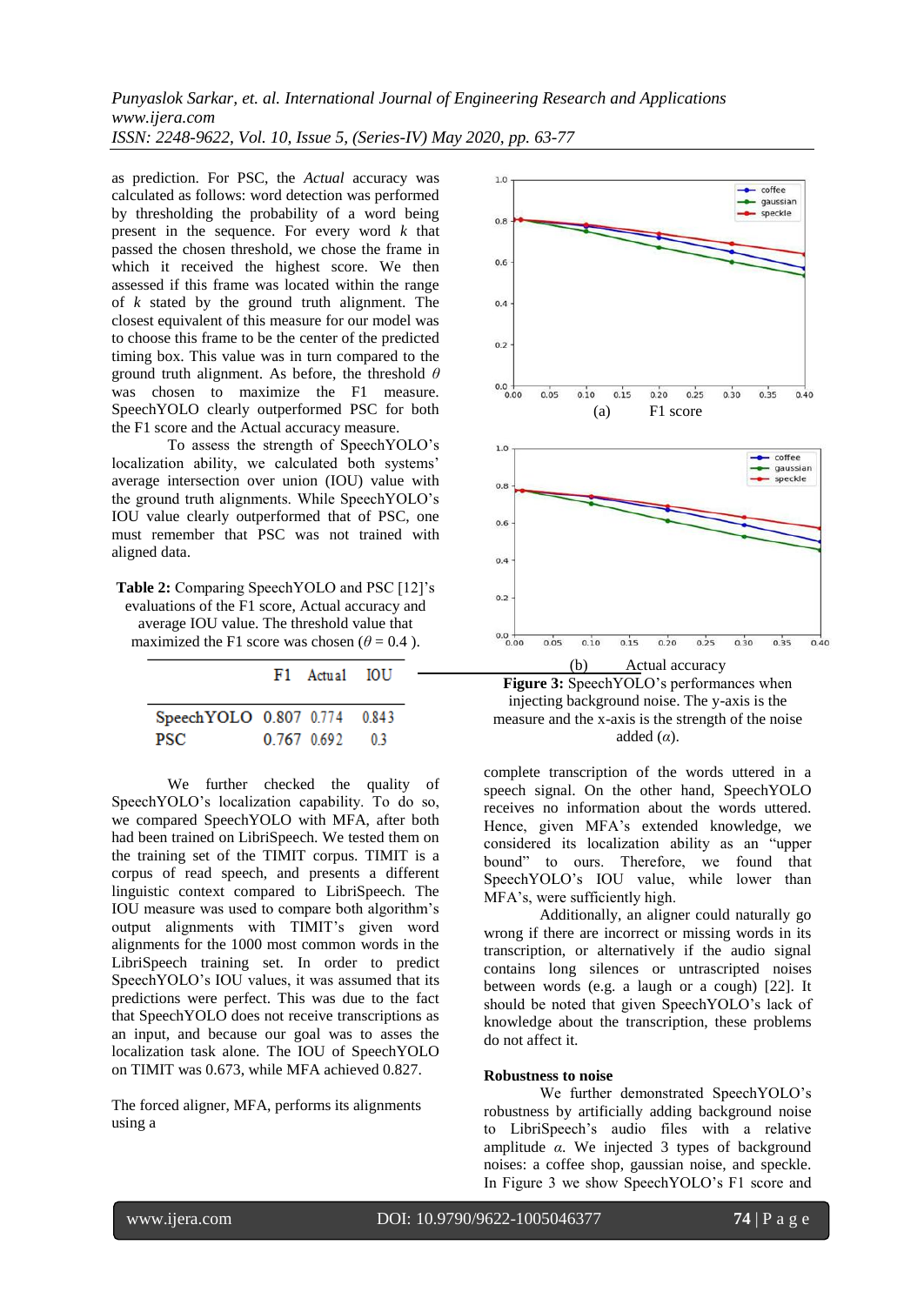*Actual* accuracy measures when increasing the *α* variable, thus intensifying the injected noise. It is apparent that minor amounts of noise do not degrade SpeechYOLO's performances. Note that SpeechYOLO was able to deal even with higher *α* values, although it yielded somewhat reduced results.

### **Keyword spotting**

In this part, we evaluate SpeechYOLO on a realworld application: keyword spotting. For evaluation, we use the F1 metric, and the Maximum Term Weight Value (MTWV) metric [23].

MTWV is defined as one minus the weighted sum of the probabilities of miss and false alarm.

### **LibriSpeech Corpus**

We compare SpeechYOLO"s keyword spotting capabilities with those of the PSC system. In their work, they use a set of keywords that is a subset of the 1000 words used previously for prediction and localization. The chosen keywords are in Table 2 of [12], and are evaluated on both of LibriSpeech"s test sets. A comparison of our results are presented in Table 3. Here too SpeechYOLO"s results outperformed those of PSC.

#### **Table 3:** MTWV values for SpeechYOLO and PSC on the keyword spotting task, evaluated on both of LibriSpeech's test sets.

|                 | LIBROUGHED IN SUB. |      |  |
|-----------------|--------------------|------|--|
| Speech YOLO PSC |                    |      |  |
| test            | 0.74               | 0.72 |  |

| 0.38 | 0.27 |
|------|------|
|      |      |
|      |      |

<span id="page-12-0"></span>Spontaneous speech corpus

We now present the results of SpeechYOLO for keyword spotting with spontaneous speech. This is relevant for mobile applications, where a device is activated by a voice command like "OK Google" or "Hey Siri". To simulate this task, we use a corpus taken from a daily TV show *Good evening with Guy Pines*<sup>2</sup>[.](#page-12-0) This corpus, which we will call "Hi Guy", consists of spontaneous and noisy recordings. In each recording, a celebrity is prompted to utter the phrase *Hi Guy!* These recordings vary greatly in terms of their environment and the speakers within them are highly diverse.

The corpus consists of 880 examples, out of which 445 contain the chosen keyword. We chose the phrase "Hi Guy" to be the keyword that our system searches for. The input length is 3 seconds. The system achieves an *Actual* accuracy of 0.624, and an F1 score of 0.755 (precision: 0.748, recall: 0.761). We find these results to be surprisingly satisfying due to the small size of the dataset and due to the diversity found in the corpus: the audio files are at times extremely noisy, the pronunciation of the speakers vary, and the keyword is sometimes sung instead of being spoken.

#### **REQUIREMENTS SPECIFICATION H/W System Configuration:-**

- RAM 8GB (min)
- Hard Disk 2 GB
- Floppy Drive 1.44 MB
- Key Board Standard Windows Keyboard
- Mouse Two or Three Button Mouse
- **Monitor**

### **Software requirements**

Python 2.7 or higher

- Pycharm
- D Openscv
- $\Box$  Window-8.10

# **FEASIBILITY STUDY**

We frame object detection as a regression problem to spatially separated bounding boxes and associated class probabilities. In this pattern we are using a Yolo module by using object detection purpose and it will show boundary of on object. and display text and speech well also come.

#### **ADVANTAGES**

- Yolo is very much faster than all another object detection algorithm.
- Excellent balanced speed and accuracy.

### **DISADVANTAGES**

- It can't identify the small objects in the image.
- The each grid cells only predicts two boxes and can only have one class.

# **EXISTING SYSTEM**

We frame object detection as a regression problem to spatially separated bounding boxes and associated class probabilities. A single neural network predicts bounding and class probabilities directly from full images in one evaluation.

#### **PROPOSED SYSTEM**

YOLO model processes images in realtime at 45 frames per second. A smaller version of the network, Fast YOLO, processes an astounding 155 frames per second while still achieving double the MAP of other real-time detectors. Compared to state-of-the-art detection systems, YOLO makes more localization errors but is less likely to predict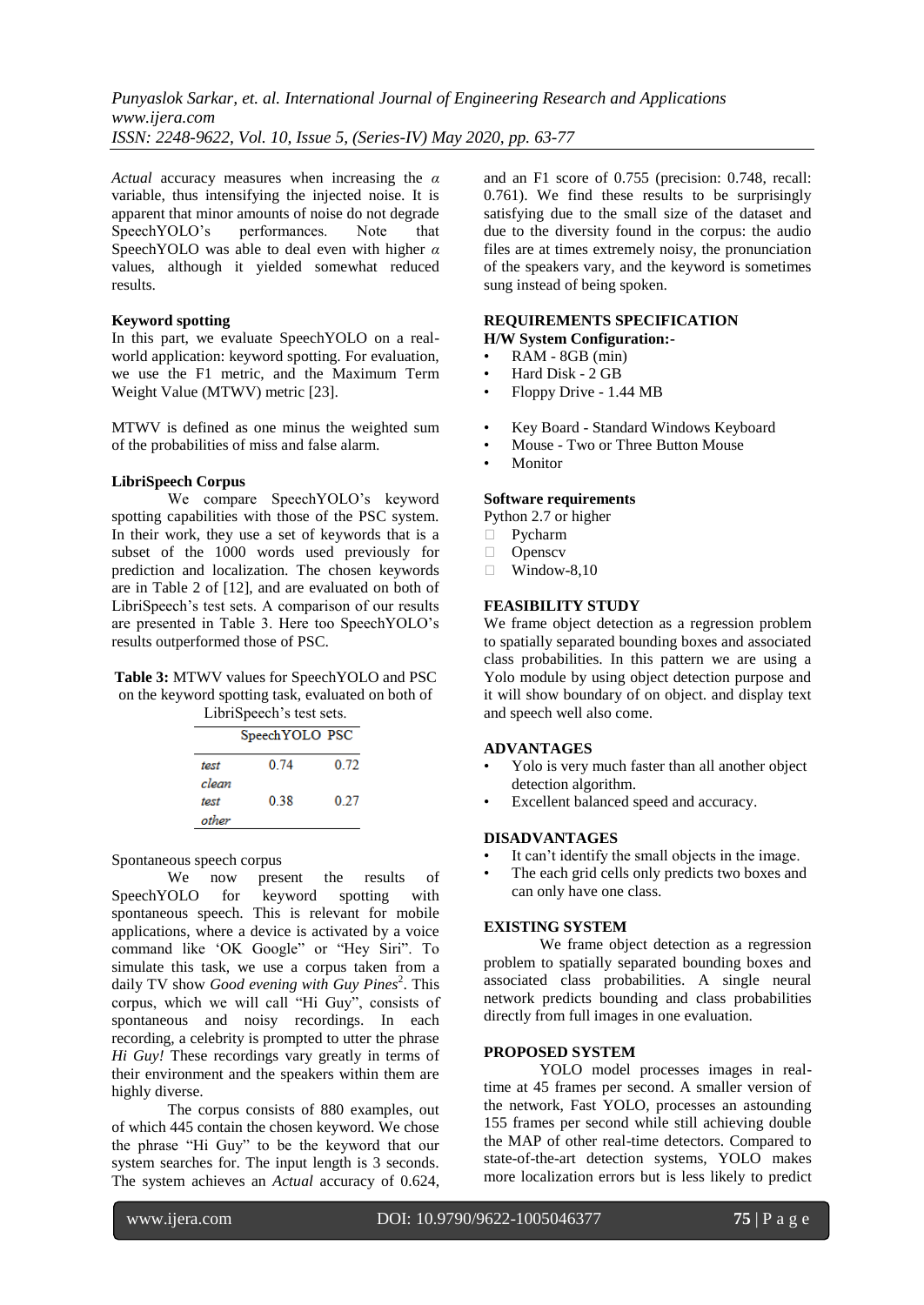false positives on background. Finally, YOLO learns very general representations of objects. It outperforms other detection methods, including DPM and CNN, when generalizing from nature images to other domains like network TEM.

# **STATUS AND ROADMAP**

# **A. Testing data**

Available video databases consist generally on videos of traffic vehicles, faces detection and tracking. In our work we need videos of scenes from daily life with images of all the objects. We precede with four videos sequences each one from them contains a number of daily life objects. Videos have not the same duration. Table I shows that each one contains different number of frames and objects. They will have different time processing.

### **B. Object detection and identification in video**

The first step is to load up a video scene containing objects; then we have the feature extraction. We use the difference-of Gaussian feature detector introduced previously with SIFT descriptor. The features we find are described in a way which makes them invariant to size changes, rotation and position. These are quite powerful features and are used in a variety of tasks. We use a standard Java implementation of SIFT. The SIFT descriptor is a 128 dimensional description of a patch of pixels around the key point. In the step of matching, the basic matcher finds many matches, many of which are clearly incorrect. Number of scales True positive (%) False positive (%) 3 35 65 5 95 5 An algorithm called Random Sample Consensus (RANSAC) [16] is used to fit a geometric model called an affine transform to the initial set of matches. This is achieved by iteratively selecting a random set of matches, learning a model from this random set and then testing the remaining matches against the learnt model. We can take advantage of this by transforming the bounding box of the object with the transform estimated in the affine transform model. Therefore we can draw a polygon around the estimated location of the object within the frame. Then, Table II shows that the number of true positive depends on the number of scales used in the SIFT algorithm. In fact, 5 scales gives a better matching than 3, also a number up to 5 didn"t" give a butter results but it takes more time. So, in order to have strong matches, we work with number of scale S equal to 5. In the figure we tried to find some object. We note that we detect all objects in this scene video. So we tried also to detect a medical box, because we know that identifying medicines is a delicate task for blind people. Medical box detection in video with high luminosity. The box is well detect, a short description about the medicine in an audio file notify the blind about what he hold in his hand. In the video scene we can have different level of illumination. Even in the same video, illumination can be changed. It was important to detect objects in video scene with high illumination and in another one with low illumination It is clear that the number of true matches decrease in the video with low lightness. However,the object is well detected. So we can conclude that SIFT is invariant to the change in luminosity in video and the object can be detected and identified.

# **C. Discussions**

The challenge in comparing key points is to figure out matching between key points from some frames and those from target objects. We get high percentage of detected objects but we tried also to identify the reason behind some failure cases. The first cause of non-detection of object was the quality of images.

# **IV. CONCLUSION**

We introduce YOLO, a unified model for object detection. Our model is simple to construct and can be trained directly on full images. Unlike classifier-based approaches, YOLO is trained on a loss function that directly corresponds to detection performance and the entire model is trained jointly. Fast YOLO is the fastest general-purpose object detect-tor in the literature and YOLO pushes the state-of-the-art in real-time object detection. YOLO also generalizes well to new domains making it ideal for applications that rely on fast, robust object detection and text to speech is also done.

# **REFERENCES**

- [1]. Shinde, Shweta S., Rajesh M. Autee, and Vitthal K. Bhosale. "Real time two way communication approach for hearing impaired and dumb person based on image processing." Computational Intelligence and Computing Research (ICCIC), 2016 IEEE International Conference on. IEEE, 2016.
- [2]. Shangeetha, R. K., V. Valliammai, and S. Padmavathi. "Computer vision based approach for Indian Sign Language character recognition." Machine Vision and Image Processing (MVIP), 2012 International Conference on. IEEE, 2012.
- [3]. Sood, Anchal, and Anju Mishra. "AAWAAZ: A communication system for deaf and dumb." Reliability, Infocom Technologies and Optimization (Trends and Future Directions)(ICRITO), 2016 5th International Conference on. IEEE, 2016.